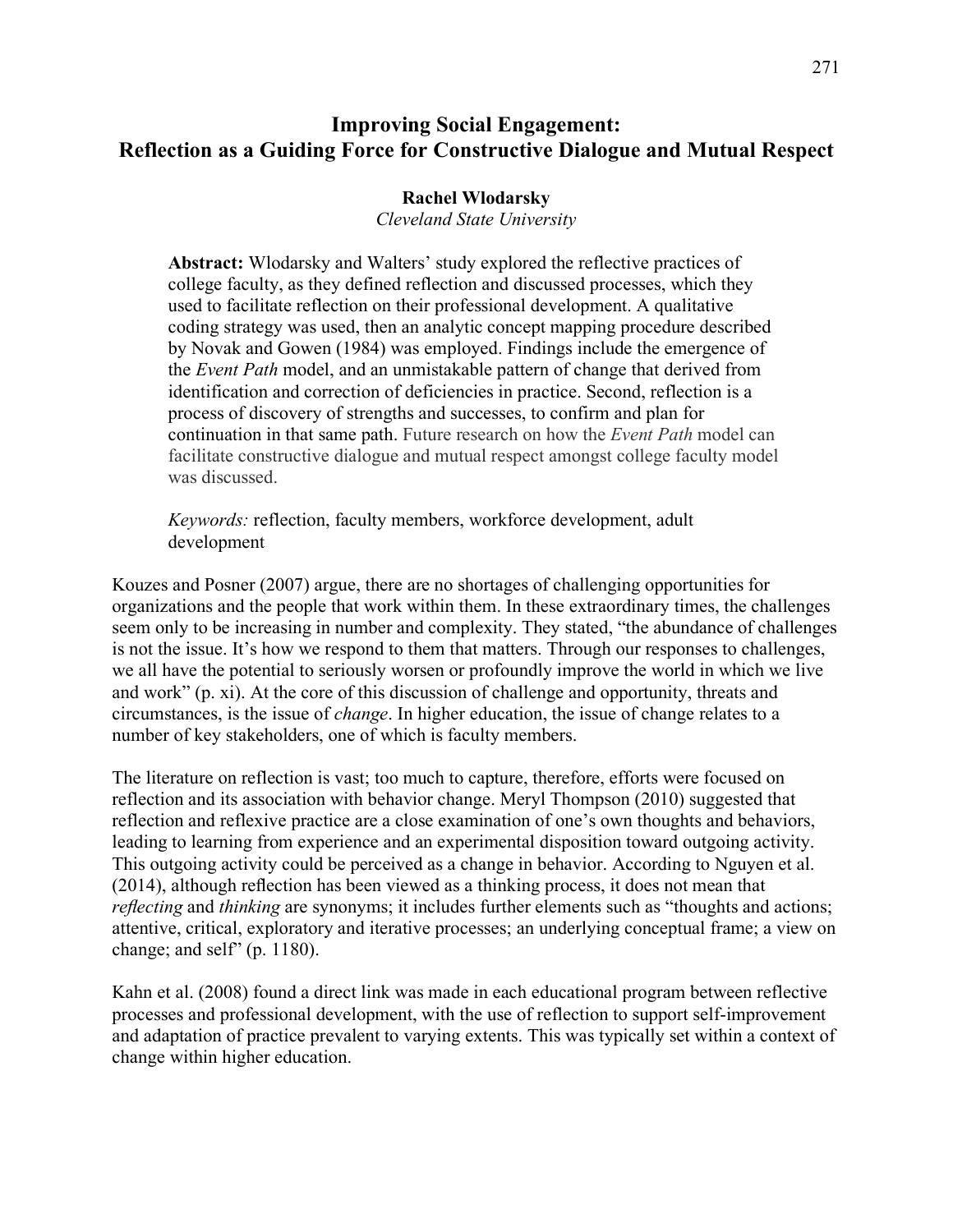Wlodarsky and Walters' study was developed to consider the influence of reflection as an element in bridging decision-making and change in professional contexts. The research questions answered using the data were as follows: what does the reflective *process* look like? Were there similarities among the individual respondents with respect to their specific processes? Lastly, how might this practice relate to the professional development and personal growth for professionals?

# **Research Design**

A convenience sample was recruited comprised of 17 professors within a college of education at a private, liberal arts university in the Midwest. The faculty who volunteered comprised approximately 33% of the total college faculty at the time of the study. The sample included individuals who selected to participate at an anonymous level—completing the survey only. The specific survey item read as follows:

*Write out a brief definition of reflection and describe how this practice might relate to your professional development as a faculty member. As part of your definition, describe the tools you use to facilitate your reflection(s).* 

A constant comparative procedure, which is a qualitative coding strategy, was used to examine the process(es) described in the responses to the item above. Initial themes and categories among the narrative responses were established as a first step in enhancing the credibility of the project. The themes which emerged have been observed in related literature as cited throughout this paper, providing additional confirmatory support for the reliability and credibility.

An analytic concept mapping procedure described by Novak (1998) and Novak and Gowen (1984) was used to organize the narrative. This procedure allowed the researcher to organize and to label participant responses. The coding strategy, following Novak (1998), treated words and phrases (grammatical units) as discrete conceptual units of equal weight. Based on a logicalrational use of vocabulary definitions, these conceptual units were then clustered to establish themes. These themes were then cross walked to the literature cited previously to establish the reasonableness of the themes and to control or constrain researcher bias. The researchers employed a colleague with expertise in data coding to assist in the analysis process. The researchers/authors and this colleague/coder coded the first participant's survey responses together to standardize the coding process. Following agreement on the process to be used, two additional participant responses were coded, and compared to monitor agreement on the process and consistency of coding. Finally, the remaining responses were coded, creating a total of 17 concept maps.

Fourteen of the 17 concept maps were developed from participant responses have strong similarities. This implies that a preponderance of participants use the same reflective process to consider their own professional activities. The meta-map depicts the typical path followed by the respondents (Figure 1 below) and is consistent with the 14 maps developed around the respondents' narratives. For 3 of the 17 respondents, there was not a clear indication that a behavior change (new event) was implemented.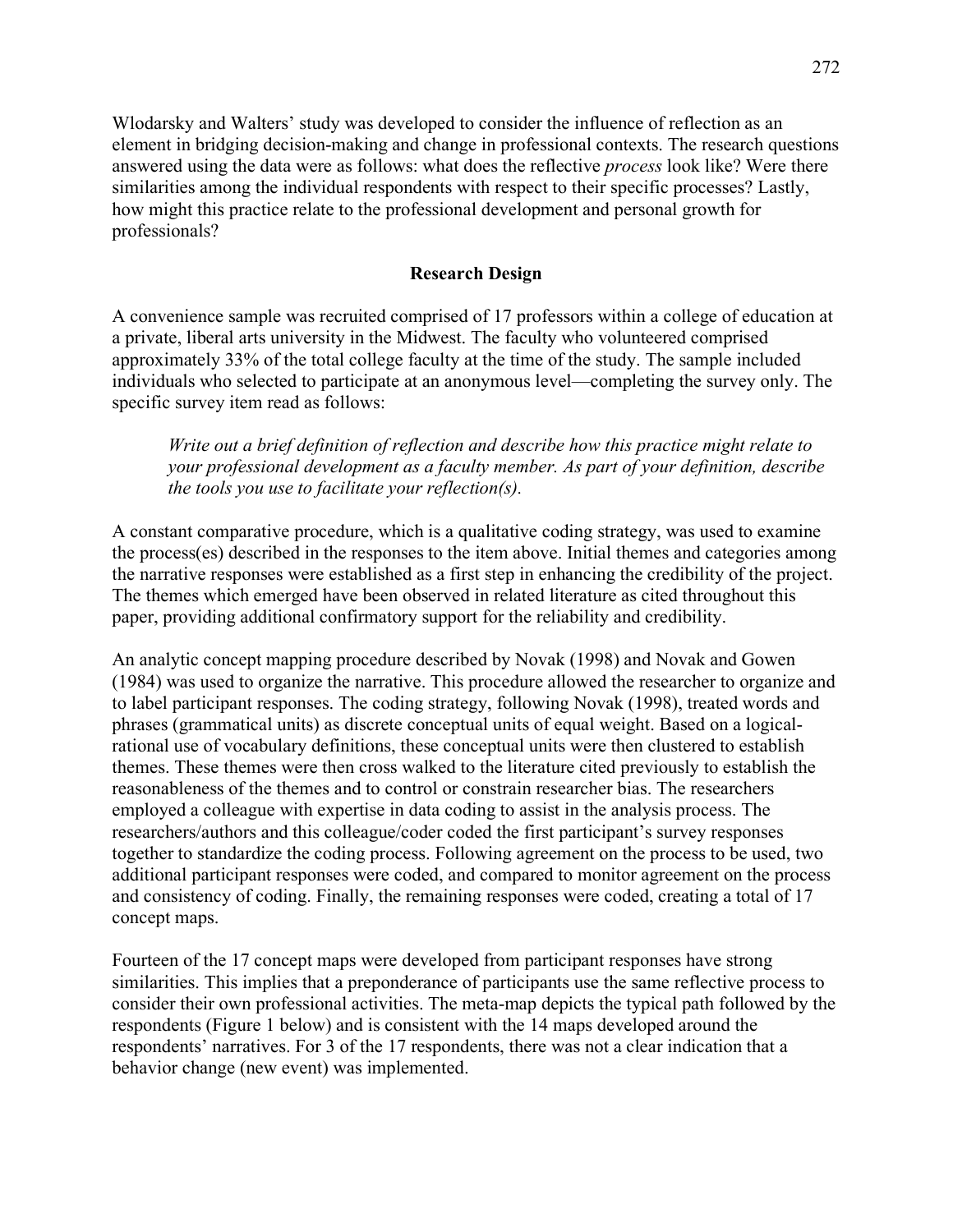**Figure 1***. Event Path for Professional Reflection*



The typical path followed by the participants indicated a precipitating *Event*, followed by an intentional period of *Cognitive* processing of information. The *Cognition* component served as the point in which some problem was formulated. The information processed during this cognitive period was derived from *Tools,* which is a form of data collection by the respondents. Common types of tools used by these respondents varied from individual to individual; including but not limited to journaling, input from peers through direct observation, input from peers when the event is identified by the individual requesting feedback, and student input. For 14 of the respondents with strong similarities mentioned above, these phenomena are followed by a *Change Point*, where a decision or judgment is made about future behavior. The *New Event* terminology is limited to the occurrence of an actual change in behavior.

## **Discussion of Findings**

It is believed that the *Event Path* model is a simplified approach for analyzing the professional reflections of college faculty members, and that the terminology supplied by the respondents in the survey narrative can be viewed as indicators of individual cognitive, epistemological, developmental, and reflective levels or stages. Furthermore, it was clear from the response language that affective elements such as satisfaction, and confidence or the lack thereof, were threaded through and not distinguishable from these other dimensions of human development and self-evaluation. Consequently, this model provides an organizing framework, which may be useful for self-evaluation and professional development of individuals, planning professional development for faculty members, or perhaps evaluating the professional growth of faculty.

Reflection allows individuals to confront and interrupt existing performance to insert an evolved and changed vision of the future, and then act to see that future materialize. A reflective approach to change protects the individual and the organization from repeating the mistakes of the past in the unrealized future. Reflection, as demonstrated in the *Event Path* model at the core of Wlodarsky and Walters' study, is a process that can lead to change, but which connects past practice and experience to the unrealized future in an informed manner. The information collected through the tools of reflection, processed cognitively in a way that leads to informed possible futures from which to select trial pathways, guards the professional against thoughtless, reactionary, and fad-driven pivots into a future that is in no way preferable to the past.